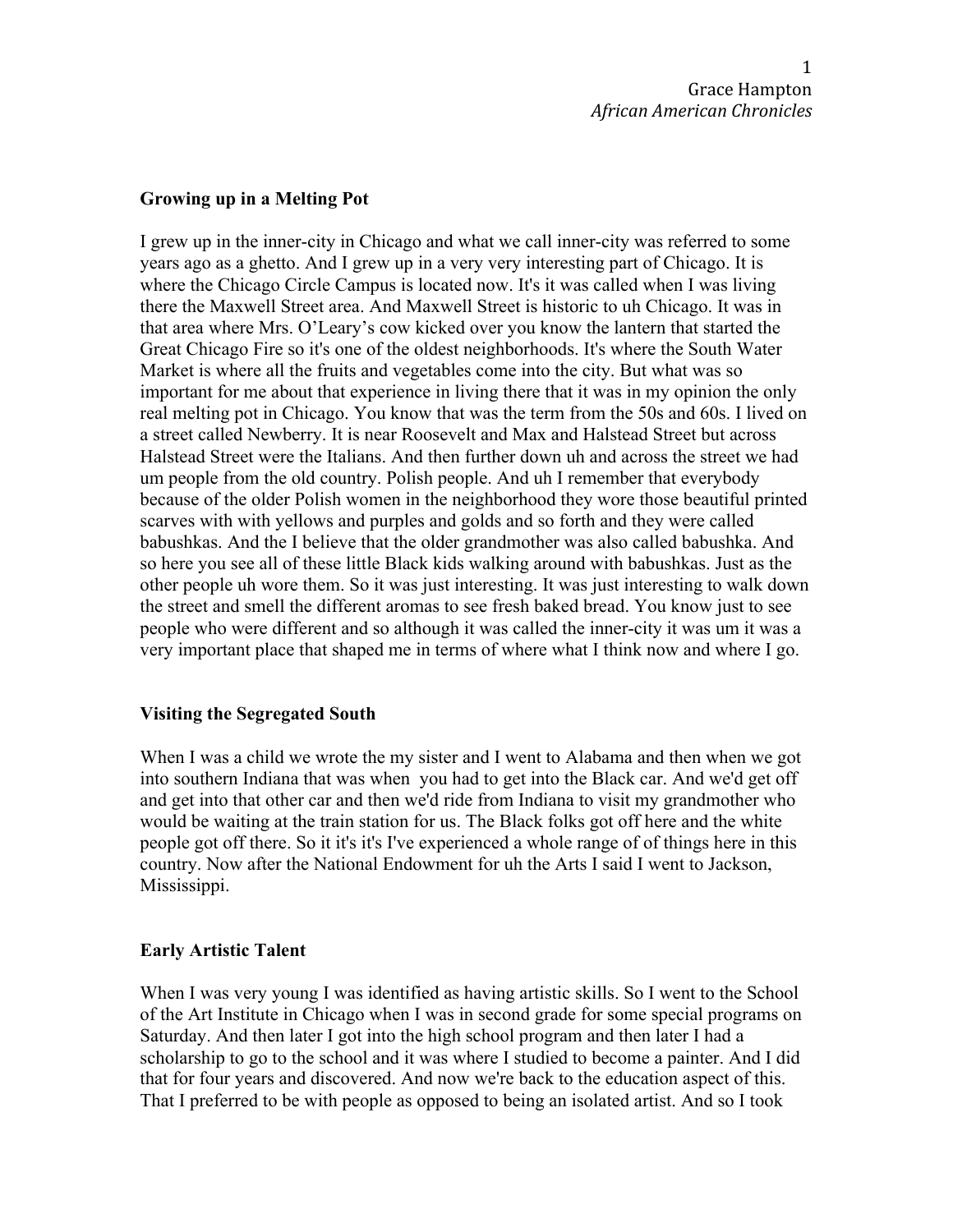enough courses to qualify to teach and I got a degree. Uh it's called a bachelor of art education which is an uh BA with education courses. So the School of the Art Institute, the University of Chicago and then I started to teach in Gary, Indiana. I loved the the fact that it was the beginning for so many people for the children is that their lives were not shaped. They had not formed all of their prejudices and so forth. And they were creative. Uh their minds were open. You know the blank slate that we talk about. Uh and I was able to interest them in art and get them involved in projects so that they could express themselves in another way. And that was so important. Because that's the beginning. The formation of our ideas of our thinking and where we will go and be. So it's important to teach at that level and that was my interest and why I did it.

### **Teaching in Mississippi, Seeing the Klan**

I got a call from the dean of the College of Arts at Jackson State University in Jackson, Mississippi. I had never been in the state of Mississippi. And he said your name has been recommended to me as a person who could really head our department here. You know We like your experiences. We know what your background is. And I thought I have worked in some very reputable and University of Oregon in Eugene is a major school in that part of the country. And most of my students were white. I would be the only Black faculty member in many instances. And I remembered the background where I started in Chicago little girl you know sort of scared to death to go down to the art institute in second grade. And I thought there are people like me all over the country and Jackson and Mississippi is considered one of the in terms of education at the lower end of the scale. And I said I owe it to my people. And I left the University of Oregon teaching in the decorate program to go to Jackson State University because it was important to do so. And I never went back. My daughter was old enough. She packed up the house and even my little yellow VW. Put everything on the truck and brought it to Mississippi. And she came as well. And I spent five very very good years . What I call toiling in the vineyard. But it was well worth it. The program was accredited. We uh did a lot with the curriculum. I hired some new faculty and so forth and I did that for five years. It was not an easy experience. Uh my I spent all of my summers in the South but I had never lived there as such. This was the first time. I still consider myself a southerner even though I grew up in Chicago. So that was a very good experience for me. There were some things that uh occurred. This was where um the clan had driven through campus killed some students and the bullet holes were still in the you know on the walls. They never took them off. You know it was near the base of the building and the windows and so you understood the history. They eventually closed that street off that ran straight through the university. But I saw the clan um. They had become so bold by this time. They no longer covered their faces. They would near the major sopping centers where all the cars are turning left or right they were standing there with hate flyers and all of that with no hood on and having open rallies. As a matter of fact I stayed way across the street but I went to one to hear what they had to say. It was uh it was an eye opening experience. And that was in the '70s and I realized that things hadn't changed as much as we thought.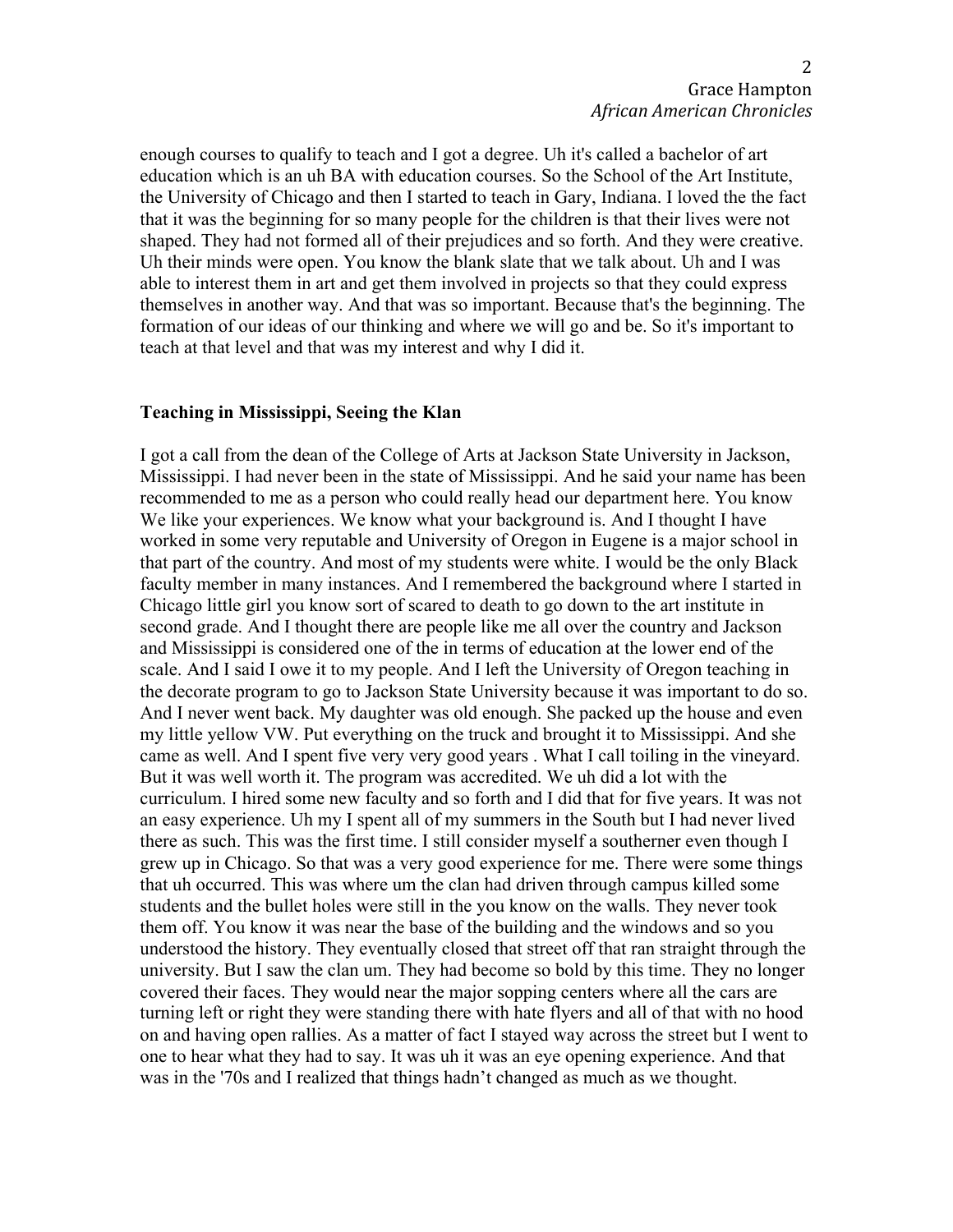#### **Coming to Penn State in the 1980s**

When I first came to Penn State university uh I'll give you an incident that happened in Old Main even though it was years later. Since there were so few minorities in any positions administrative positions there there was a uh a person who I guess very familiar with the university who came to see me. And they knew my name. Vice Provost Hampton and when the person came he was sitting in our chairs where we would normally have visitors sit. And my my administrative assistant who was a she was white female. She was slightly younger than me. I had walked out of the office and uh started to give her some instructions about something that I wanted to get done. And the person who was standing um walked toward the two of us and looked at me and said can I see Dr. Hampton. Now that tells you what people thought and that's the kind of thing I think students were really concerned about. That was one incident. That was early. I don't think that that will happen now because there are enough of us in visible positions. Dr. Atawomi for example who's in international programs. Um so I don't' think that would happen again but the most interesting thing and funny thing happened with a um a mother who also . Remember I keep saying that these influences are from the outside. So the mother called up the head of the this was when I was head of the School of Visual Arts. And she had a complaint and so I used my proper voice and she said I just want you to know that that they gave my daughter a Black roommate and just don't like that. And she was just railing and railing about it. And I thought this woman thinks that Penn State is still all white. And uh I never told her that I was Black. I just reassured her that if there were really any concerns about compatibility uh with her daughter's roommate that there was somebody to talk to and she could work that out. But when I hung the phone up I thought we have not progressed as far as I thought we had. Yes there are still issues in society and still issues here at the university.

### **Understanding Student Protests**

Penn State University has been very very good for me. I have no regrets. None at all about being here. And I have a perspective from both ends of the scale. As that I know exactly what students were talking about. I have no I had and still have no illusions about the realities of life in general especially related to racial issues and and civil rights and so forth. I understand that very very clearly. And I see Penn State University and then I'll talk about the students as a microcosm of society. What happens here is no different from the kinds of things that we face outside of the university. So when the students um began to uh uh take over take over the union and the the um the communications building I understood exactly why they did it and how and how what tactics they were using because I saw it in the '60s. And it was just the same thing. People had had enough. They wanted change. And here I am part of that central administration and here are Black students and t hey were not only Black. There were white students. They were male.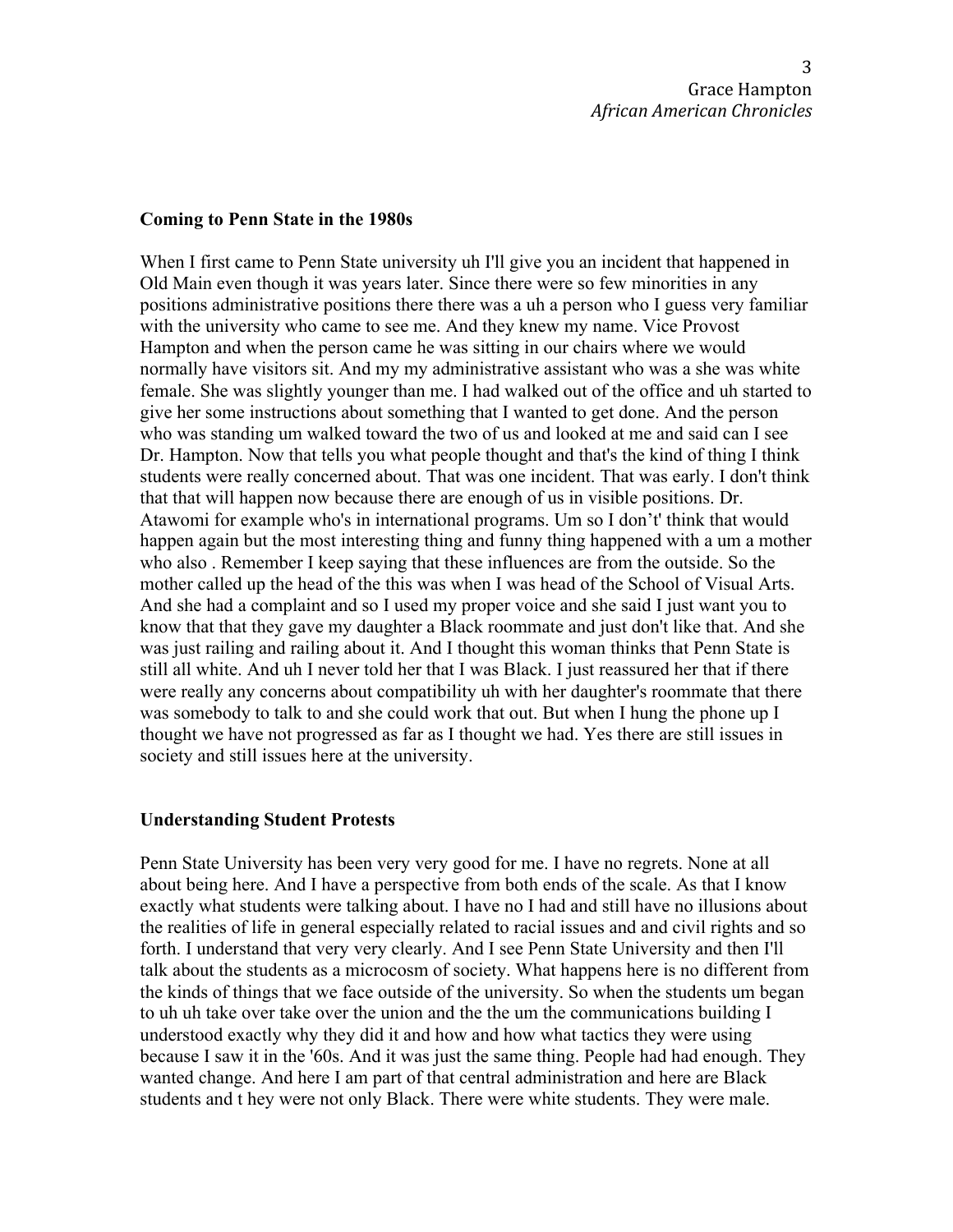They were female. Hispanic students. There were a lot of people supporting that cause. So how did I feel about it. I understood that the people in the '60s put me here. And I understood that. But I was what they were working toward. They wanted representation and here I am. So here I am I am in the middle of this psychologically and I talk very frankly because it was still Bryce Jordan and Bill Richardson here during the the real first one. And I said you've got to understand the frustration of a Black student going into a class and and sometimes ignored or sometimes having their responses to a question or an idea suddenly put down because the people around them have no frame of reference for it. And then there was a matter of courses. The idea the students wanted to have a content that related to their experiences that would also help them after they left the university. Because going being in a university that does not relate to you and I've had some of those experiences I'll share one with you in a minute that does not relate to you nor understand why why you are here. And often times see you as a token. You got this because you are Black. You got this because you were low income. Uh and if you didn't' have that you wouldn't be here. They they let you in when somebody else white should have been let in because you were minority and they have to make their quota. Can you imagine getting that kind of feedback and that attitude when you walked on campus and in your classroom. So I understood exactly what it was. And I spoke my mind to the administrators and I was the only one in the room other than the dean of um um the vice president was for student affairs was African American. And we would be in the room. Jim Stewart came a semester after I did. And we would be the only ones in the room. And do we sort of bow down and become a traitor to the cause? No. But students didn't always know what went on and I am not going out and say and I told them this and that because that's not going to help make them listen. They listened carefully because I was at the table. You see that's what people need to understand. If you you can't influence unless you are at the table. The outside influences that put you at the table are very very important. Okay but unless you are there to have some kind of leverage or to bring some insights it is uh you can't help the situation but you can't always explain that to students. There a was certain instance the students expected me to come out and stand with them and shake my finger at the administration and then if I didn't do it. You're a traitor and you just want to keep your job. No there's a different way to fight this battle.

### **Warrior Philosophy**

There was a philosophy I used to talk with other friends about. You need warriors. You need people who will shake the system and will go out and fight. Just as the students here on campus did that. But once the warriors have fought the battle and won the battle so to speak unless you have that next wave of people who are prepared to step in and take the positions that you fought for and I thought if I had my if I had quit school and went to lead the charge where would I be now?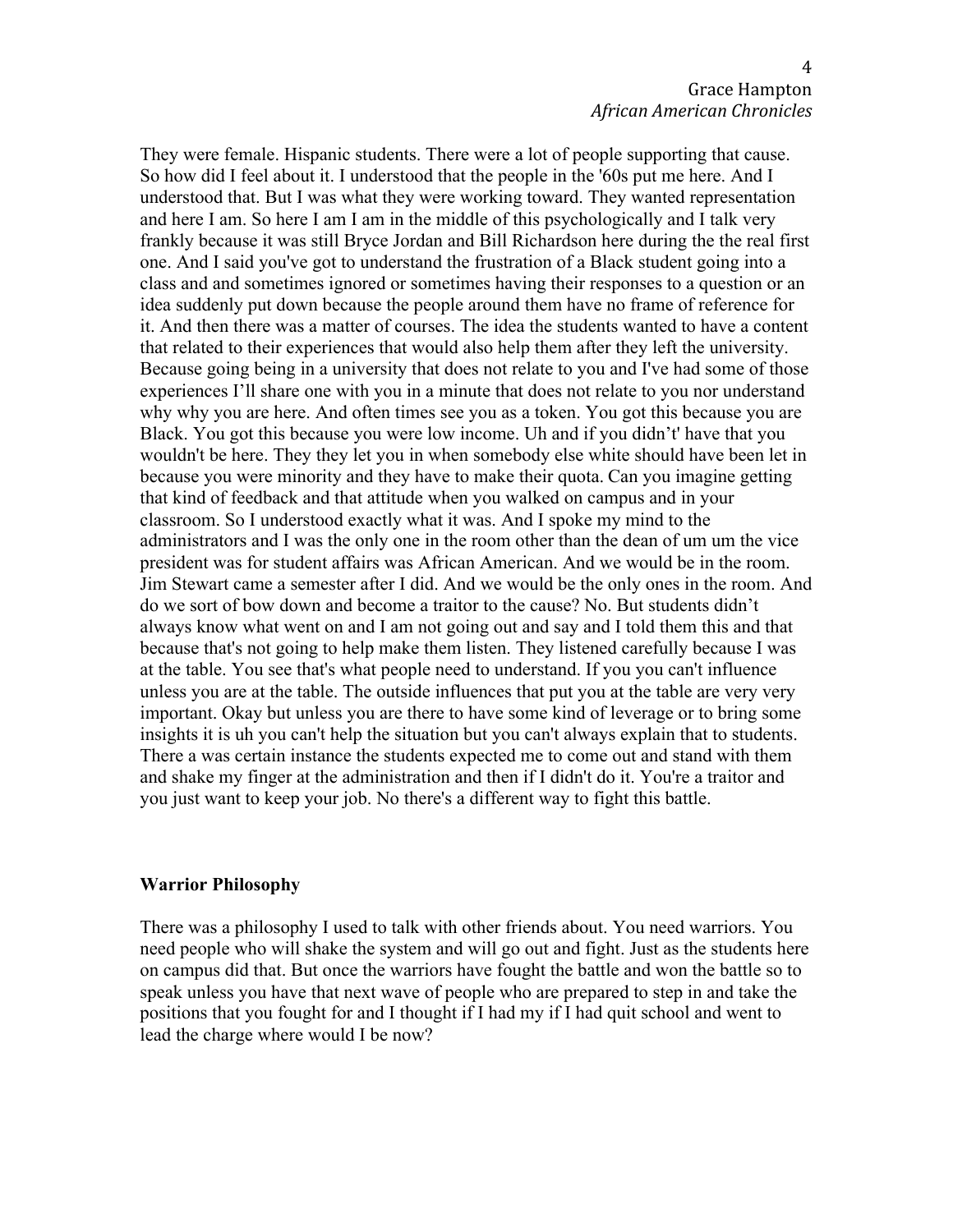# **Going to Africa**

I went to Africa. I had been there before for a very important festival in 1978 which was the largest gathering of Black people African and the Diaspora in Legals, Nigeria. And I had always wanted to go back so this time I went back. And I began to work with colleagues in Ghana and Nigeria on paralleling or looking at the relationship between African American artists and African artists starting with the 1960s because that was a very pivotal period for everybody. The freeing of not the freeing. To some degree that's what it was. But the independence of African countries Ghana, you know Nigeria around that period. So I went to Africa and worked with colleagues on that idea of paralleling the arts in African West Africa primarily not the total of Africa. Primarily the horn because of the slave trade and the influence in the relationship. I did that for a year and came back for an idea for a brand new course on looking at the arts and culture of African and African Americans between 1960 to the present.

# **Recruiting Strong Minority Faculty**

It is important to have African American faculty uh on campus and other minorities. And these two things are hand in hand for me. It the faculty must be able to hang with the big boys. Sometimes we place a lot of emphasis just on the image. But I found at Penn State that in addition to having the image we brought a lot of brain power with it. And so images are not all we need. We need the substance to go with it because getting um a face a woman or an Asian or Native American in and not with that person not having the the the the wherewith all to deal with the system I think it's destructive. Okay. You you don't bring in a student or even an African American faculty just because they are Black. No. They bring with them the the intellect the research skills and so forth. So we I think we've done well. We've hired um a number of very very fine faculty members with reputations. We had to work to get them here.

# **Belief**

There is some faith and belief that things that occur have meaning beyond just that immediate incident. And that everything works toward the good. For those that work hard. Try and believe. And so that for for me has been how I've been able to live and be very happy here. Because there are people who will rise to the occasion.